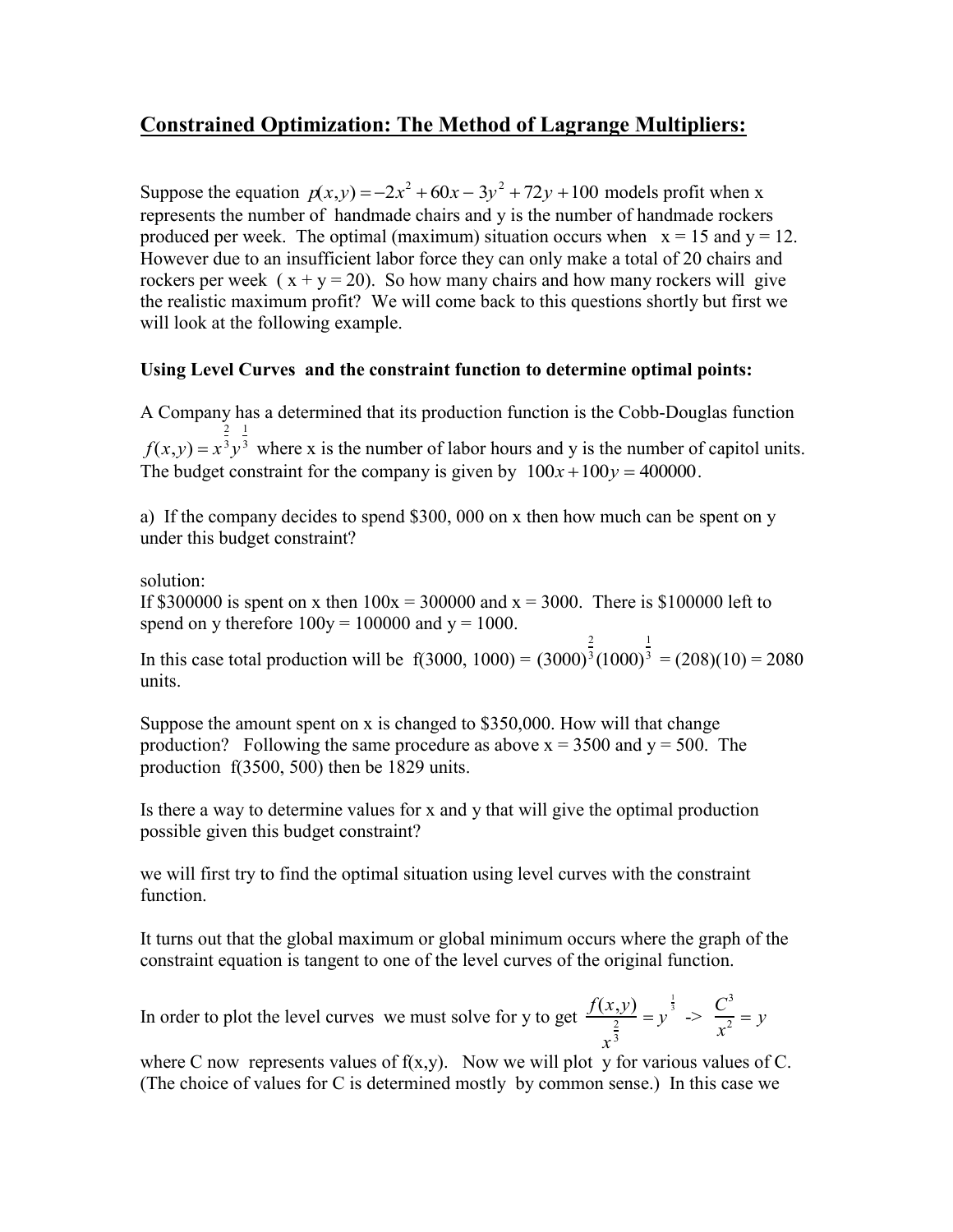will let  $C = 1000$ ,  $C = 2000$  and  $C = 3000$ . After looking at the resulting level curves and constraint, I decide to add another value  $C = 2100$ . Now I can make a good guess



After considering the graph below, we can guess the optimal value will occur for  $x = 2600$  and  $y = 1400$ .

There is also an algebraic approach to finding the optimal solution given a certain constraint. We will use the method of Lagrange Multipliers to find the maximum situation in the problem above. In the proceeding sections you have learned how to use partial derivatives to find the optimal situation for a multivariable equation . Now we will expand on this process to find the optimal situation with a constraint. Below is an outline of the process we will use followed examples.

### **Procedure for Applying the Method of Lagrange Multipliers:**

In order to maximize or minimize the function  $f(x,y)$  which is subject to the constraint  $g(x, y) = k$  we will follow the following procedure.

**Step #1** First create the LaGrange Function. This function is composed of the function to be optimized combined with the constraint function in the following way:  $L(x, y) = f(x, y) - \lambda [g(x, y) - k]$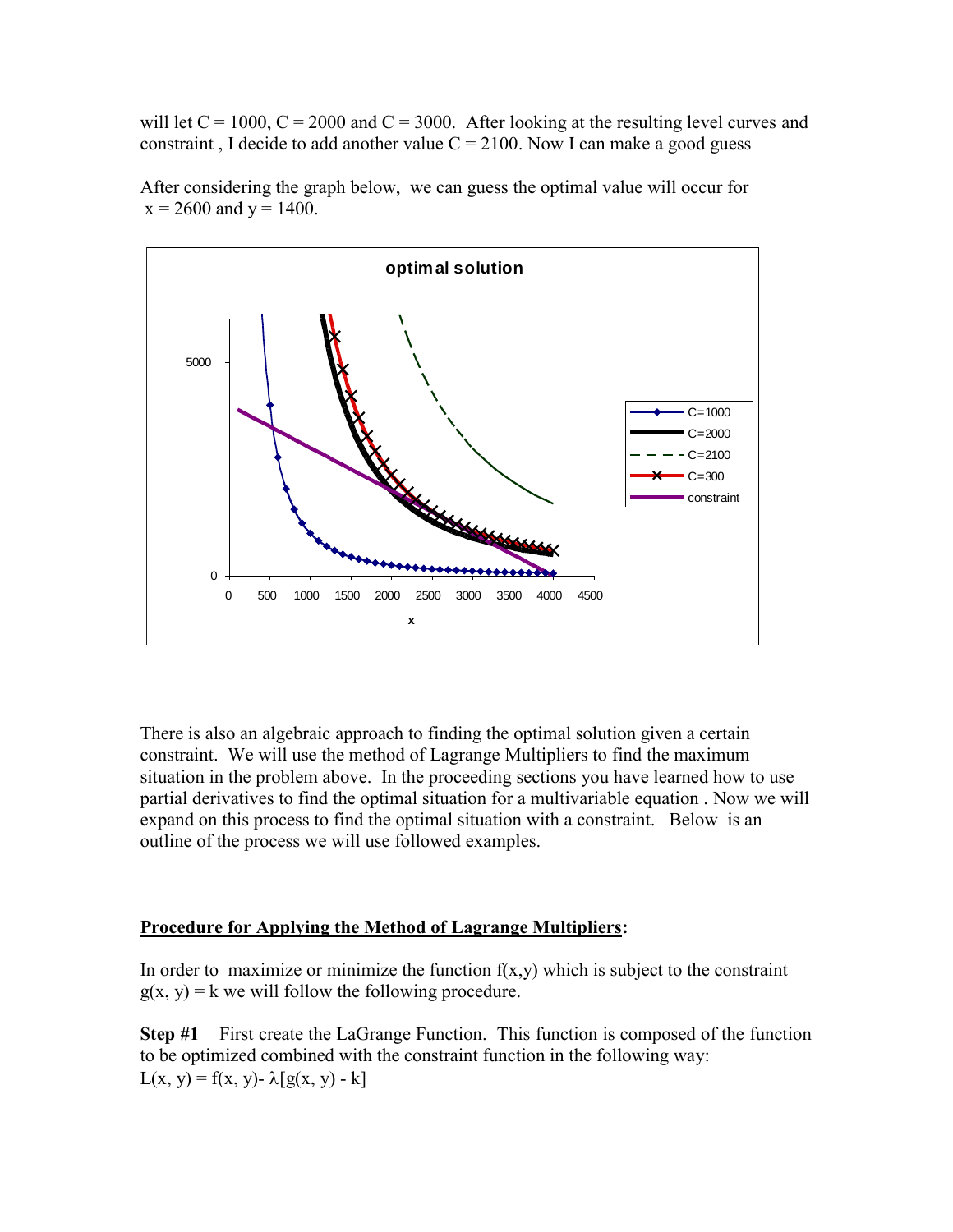**Step #2** Now find the partial derivative with respect to each variable x, y and the Lagrange multiplier  $\lambda$  of the function shown:  $L(x, y) = f(x, y) - \lambda[g(x, y) - k]$ 

**Step #3** Set each of the partial derivatives equal to zero to get  $L_x = 0$ ,  $L_y = 0$  and  $L_\lambda = 0$ Using  $L_x = 0$ ,  $L_y = 0$ , proceed to solve for x and solve for y in terms of  $\lambda$ . Now substitute the solutions for x and y so that  $L_{\lambda} = 0$  is in terms of  $\lambda$  only. Now solve for  $\lambda$  and use this value to find the optimal values x and y.

**Note:** If M is the max or min value of  $f(x, y)$  subject to the constraint  $g(x, y) = k$ , then the Lagrange multiplier  $\lambda$  is the rate of change in M with respect to k. (i.e.  $\lambda = dM/dk$  and therefore  $\lambda$  approximates the change in M resulting in a one unit increase in k.)

### **Example 1**

We will revisit the Cobb-Douglas function  $f(x, y) = x$ 2 3 *y* 1 <sup>3</sup> and the budget constraint function  $100x + 100y = 400000$ . We will use the method of Lagrange multiplier described above to find the optimal solutions.

First we will create the Lagrange equation

$$
L(x,y) = x^{\frac{2}{3}}y^{\frac{1}{3}} - \lambda(100x + 100y - 400000)
$$

Now find L<sub>x</sub> = 0, L<sub>y</sub> = 0 and L<sub>λ</sub> = 0.  
\nL<sub>x</sub> = 
$$
\frac{2}{3}x^{\frac{-1}{3}}y^{\frac{1}{3}} - 100\lambda
$$
  
\nL<sub>y</sub> =  $\frac{1}{3}x^{\frac{2}{3}}y^{\frac{-2}{3}} - 100\lambda$   
\nL<sub>λ</sub> = -100x - 100y + 400000

Using  $L_x = 0$ ,  $L_y = 0$  to solve for x and y

Set the first derivative L<sub>x</sub> = 0 to get and solve for  $\lambda$  = 2 3 *x* 1 3 *y* 1 3  $\overline{100}$  and then set L<sub>y</sub> = 0 and solve for  $\lambda$  again to get  $\lambda =$ 1 3 *x* 2 3 *y*  $-2$ 3 100

We now need to use the results to turn the equation  $L_{\lambda} = 0$  into an equation of one variable only. To do this we will set the  $\lambda$  equations equal to each other and solve for y as shown below.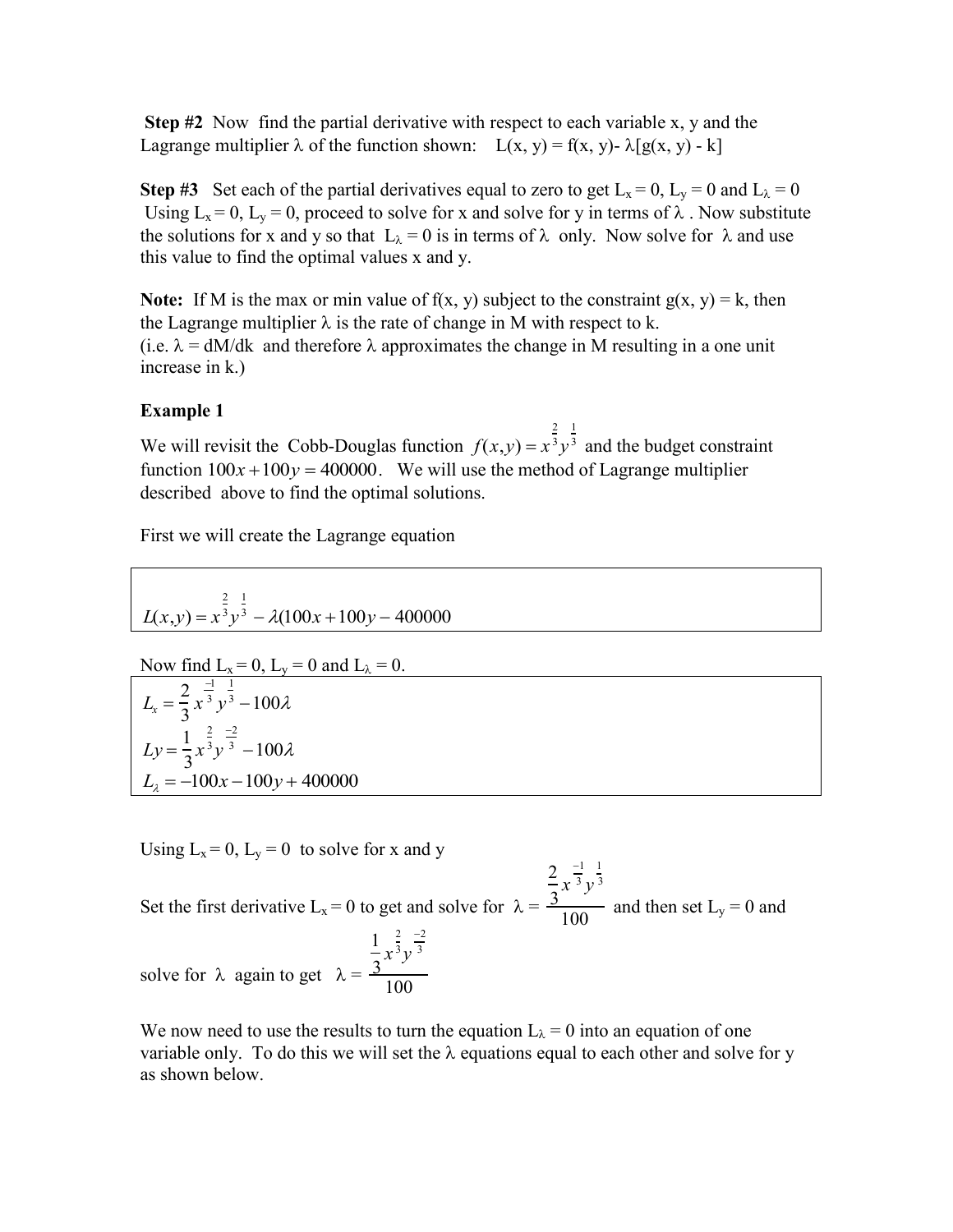$$
\frac{\frac{2}{3}x^{\frac{-1}{3}}y^{\frac{1}{3}}}{100} = \frac{\frac{1}{3}x^{\frac{2}{3}}y^{\frac{-2}{3}}}{100} \implies \frac{\frac{2}{3}x^{\frac{-1}{3}}y^{\frac{1}{3}}}{100} = \frac{\frac{1}{3}x^{\frac{2}{3}}y^{\frac{-2}{3}}}{100} \implies \text{multiply both sides by 100 and then}
$$

by 3 to get 
$$
2x^{\frac{-1}{3}}y^{\frac{1}{3}} = x^{\frac{2}{3}}y^{\frac{-2}{3}} \rightarrow \frac{2y^{\frac{1}{3}}}{y^{\frac{-2}{3}}} = \frac{x^{\frac{2}{3}}}{x^{\frac{-1}{3}}} \rightarrow 2y = x \rightarrow y = \frac{1}{2}x
$$

Now substitute the values of y into  $L_{\lambda} = 0$  to get  $-100x - 100(\frac{1}{2})$ 2  $x) + 400000 = 0$  and solve for  $x = 2666.66$  and then find y to be  $y = 1333.33$ .

The value of x and y that will maximize production is  $x = 2666$  and  $y = 1333$  and the maximum production is 2116 units.

#### **Example 2:**

We will now revisit the profit equation introduced at the beginning of this section.  $p(x,y) = -2x^2 + 60x - 3y^2 + 72y + 100$ 

where x represents the number of handmade chairs and y is the number of handmade rockers produced per week. The constraint on this profit is  $g(x, y) = x + y = 20$ .

In order to find the optimal situation given this constraint we will follow the method given above. First we will create the LaGrange equation

$$
L(x, y) = p(x, y) - \lambda [g(x, y) - k] = (-2x^2 + 60x - 3y^2 + 72y + 100) - \lambda (x + y - 20).
$$

Now find  $L_x = 0$ ,  $L_y = 0$  and  $L_\lambda = 0$ .

$$
L_x = -4x + 60 - \lambda = 0
$$
  
\n
$$
L_y = -6y + 72 - \lambda = 0
$$
  
\n
$$
L_\lambda = -x - y + 20 = 0
$$

Using  $L_x = 0$ ,  $L_y = 0$  to solve for x and y to get  $x = 15 - \frac{1}{4}$  $\frac{1}{4} \lambda$  and  $y=12-\frac{1}{6}$  $\frac{1}{6}\lambda$ . Now substitute the values of x and y into  $L_{\lambda} = 0$  to get  $L_{\lambda} = -x - y + 20 = -(15 - \frac{1}{4})$  $\frac{1}{4} \lambda$ ) – (12 –  $\frac{1}{6}$  $\frac{1}{6}\lambda$ ) + 20 = (-27 +  $\frac{10}{24}\lambda$ ) + 20 = -7 +  $\frac{5}{12}\lambda$  = 0 and  $\lambda = 16.8$  so  $x = 10.8 \approx 10$  and  $y = 9.2 \approx 9$ . Therefore the maximum profit will be achieved when 10 chairs and 9 rockers are produced. ( Remember that the maximum profit is  $x = 15$  and  $y = 12$  when there is not constraint.)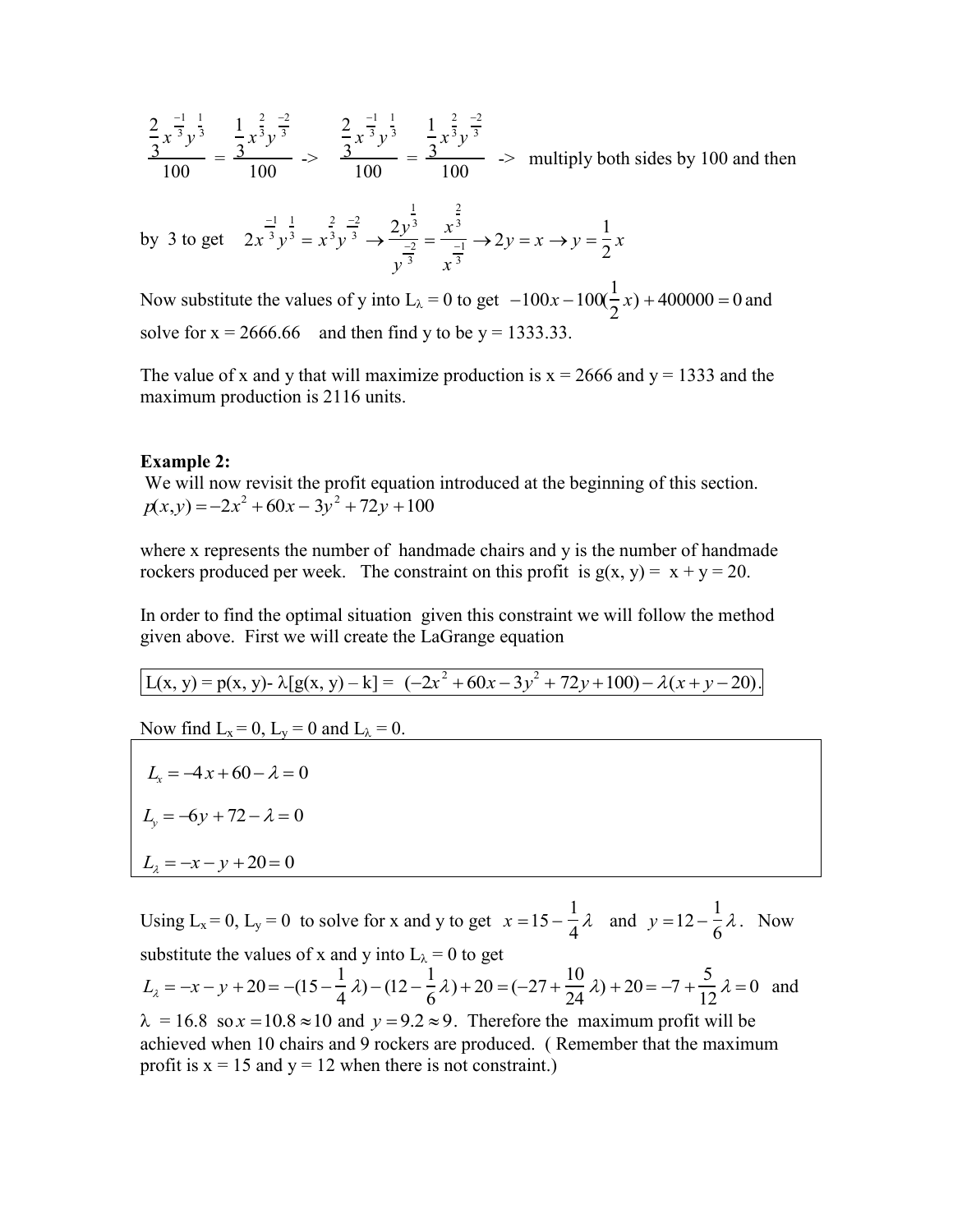Notice that the value of  $\lambda = 16.8$  and if the constraint was increased from 20 to 21 then the maximum profit would increase by \$16.80

#### **Example 3:**

Amanda is getting a new dog. She wants to build a pen for her dog in the back yard. The pen will be rectangular using 200 feet of fence. Amanda plans to build the pen up against the wall of her house so that she will only need three sides of fence. She wants to build a pen with the maximum amount of area. Therefore we need to maximize the area equation  $A = xy$ .

Since Amanda has a constraint in the amount of fencing she can use, we will use the LaGrange method and create the following equation.

 $L(x,y) = xy - \lambda(x+y-200)$ 

Now find  $L_x = 0$ ,  $L_y = 0$  and solve for x and y to get that  $x = \lambda$  and  $y = 2\lambda$ . Find  $L_\lambda = 0$ and substitute in the values for x and y to put the equation in terms of  $\lambda$ . Now solve to get that  $\lambda = 50$ . Therefore the optimal values are  $x = 50$  and  $y = 100$  feet of fencing. (Notice that if the constant 200 feet of fencing is increased by on foot to 201 feet then by marginal analysis the maximum value for the area will increase by 50 square feet. Determine what the maximum area would be for 201 feet of fencing) Answer is \_\_\_\_\_

**Example 4** The function  $U = f(x,y)$  represent the utility or customer satisfaction derived by a consumer from the consumption of a certain amount of product x and a certain amount of product y. In the example below the maximum utility is determined when the given budget constraint affects the amount of each product produced.

The function  $f(x,y) = x^2y^2$  is a utility function with a budget constraint given to be  $g(x,y) = 2x + 4y = 40.$ 

The first step is to create the LaGrange equation  $L(x,y) = x^2y^2 - \lambda(2x + 4y - 40)$ 

$$
L_x = \frac{\partial L}{\partial x} = 2xy^2 - 2\lambda = 0 \quad \text{and therefore } \lambda = xy^2
$$
  

$$
L_y = \frac{\partial L}{\partial y} = 2x^2y - 4\lambda = 0 \quad \text{and therefore } \lambda = \frac{1}{2}x^2y
$$

The next step is to find  $L_2 = -2x - 4y + 40 = 0$  and then use the partials above to help transform  $L<sub>\lambda</sub>$  into an equation with just one variable. It does not matter if it is terms of x only, y only or  $\lambda$  only (as in the two examples above)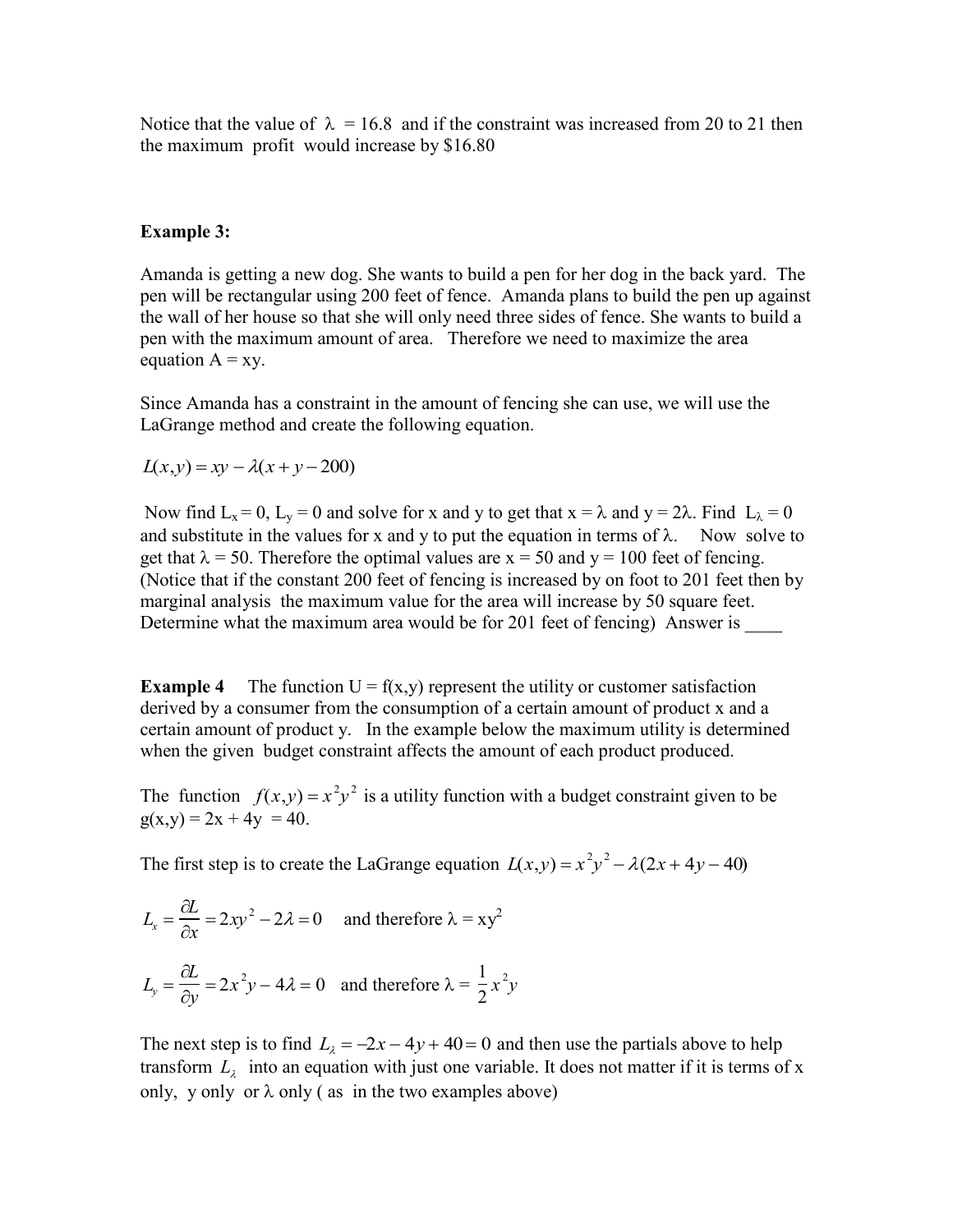In this case it is easier to set the  $\lambda$  equations equal to each other and solve for either x or y as seen below.

set  $xy^2 = \frac{1}{2}$ 2  $x^2y \rightarrow y^2$ *y*  $=\frac{1}{2}$ 2 *x* 2 *x*  $\rightarrow y = \frac{x}{2}$ 2

Going back and substitute into  $L_{\lambda} = -2x - 4y + 40 = -2x - 4(\frac{x}{2})$ 2  $)+40=0$  and solve to get x = 10 and then y =5. (You will also get  $\lambda = xy^2 = (10)(25) = 250$ . What is the meaning of this information ? It means that if the constant is increased to 41 the maximum utility will increase by 250)

### **Practice Problems**

#### **Problem 1**

1) Find the minimum value of the function  $f(x, y) = x^2 + 2y^2 - xy$  subject to the constraint  $2x + y = 22$ .

#### **Problem 2**

The highway Department is planning to build a picnic area for motorist along a major highway. It is rectangular with area of 5,000 square yards. It is to be fenced off on the three sides not adjacent to the highway. What is the least amount of fencing needed to complete the job?

#### **Problem 3**

Using the information given in problem 2 graph the level curves and the constraint function and indicate where the minimum point will occur.

#### **Problem 4**

Two women have decided to start a cottage industry that will be run out of their homes. They are going to make two types of specialty shirts, rhinestone and embroidery. The total gross profit is given by  $P(x, y) = 16x + 20y - x^2 - y^2$  where x is the number of rhinestone shirts made and y is the number of embroidery shirts made per month. Together, they are able to make at most a total of six shirts per month. What is the number of each type of shirt that they should try to make and sell in order to maximize their profit each month.?

#### **Problem 5**

If the equation  $f(x, y, z) = x^2 + y^2 + z^2$  is subject to the constraint x - y + 2z = 6, find the optimal point under these conditions.